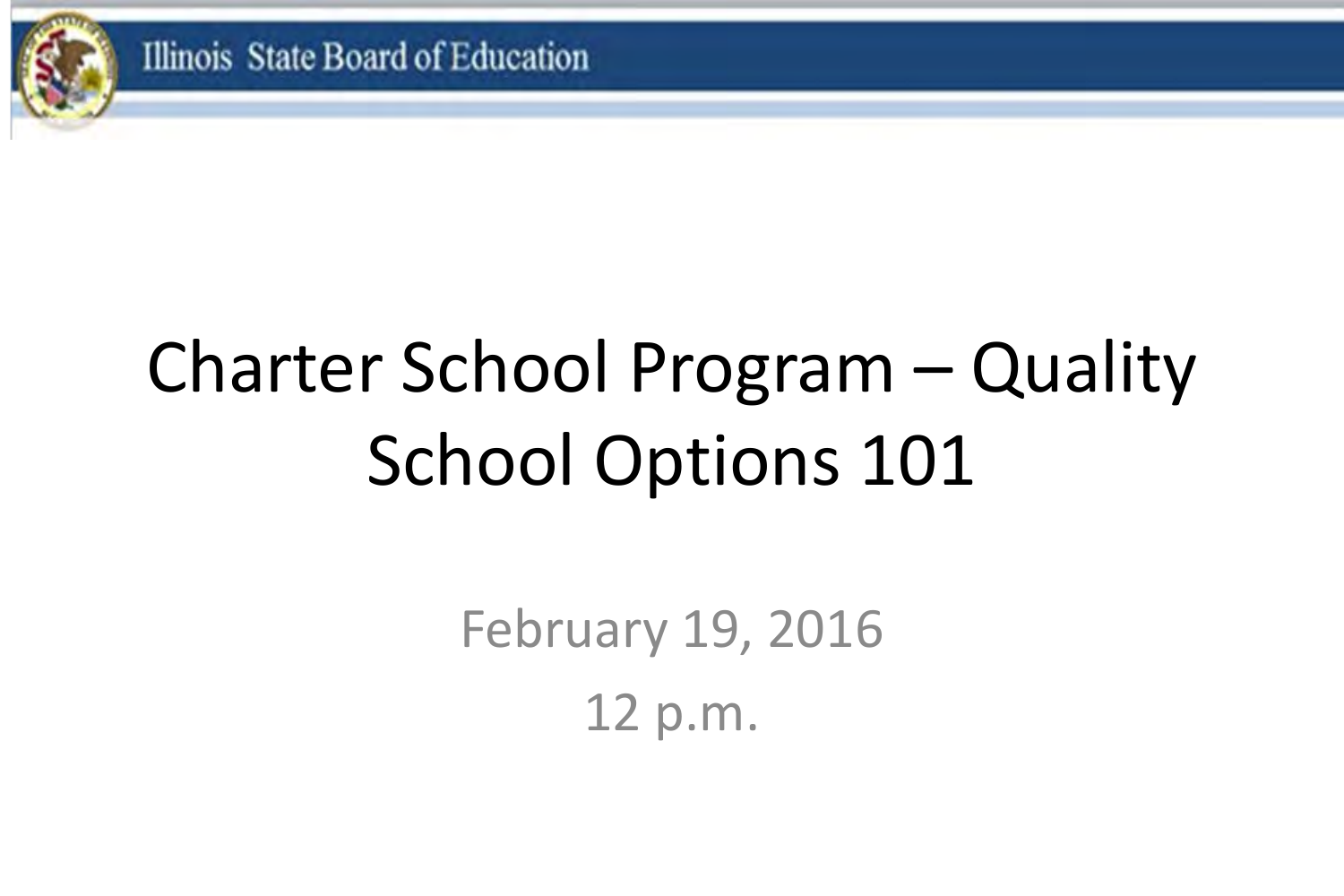# Agenda

- Introductions
- Charter School Overview
- Charter Schools Program (CSP) Grant
- Tentative Timeline
- Questions
- Contact Information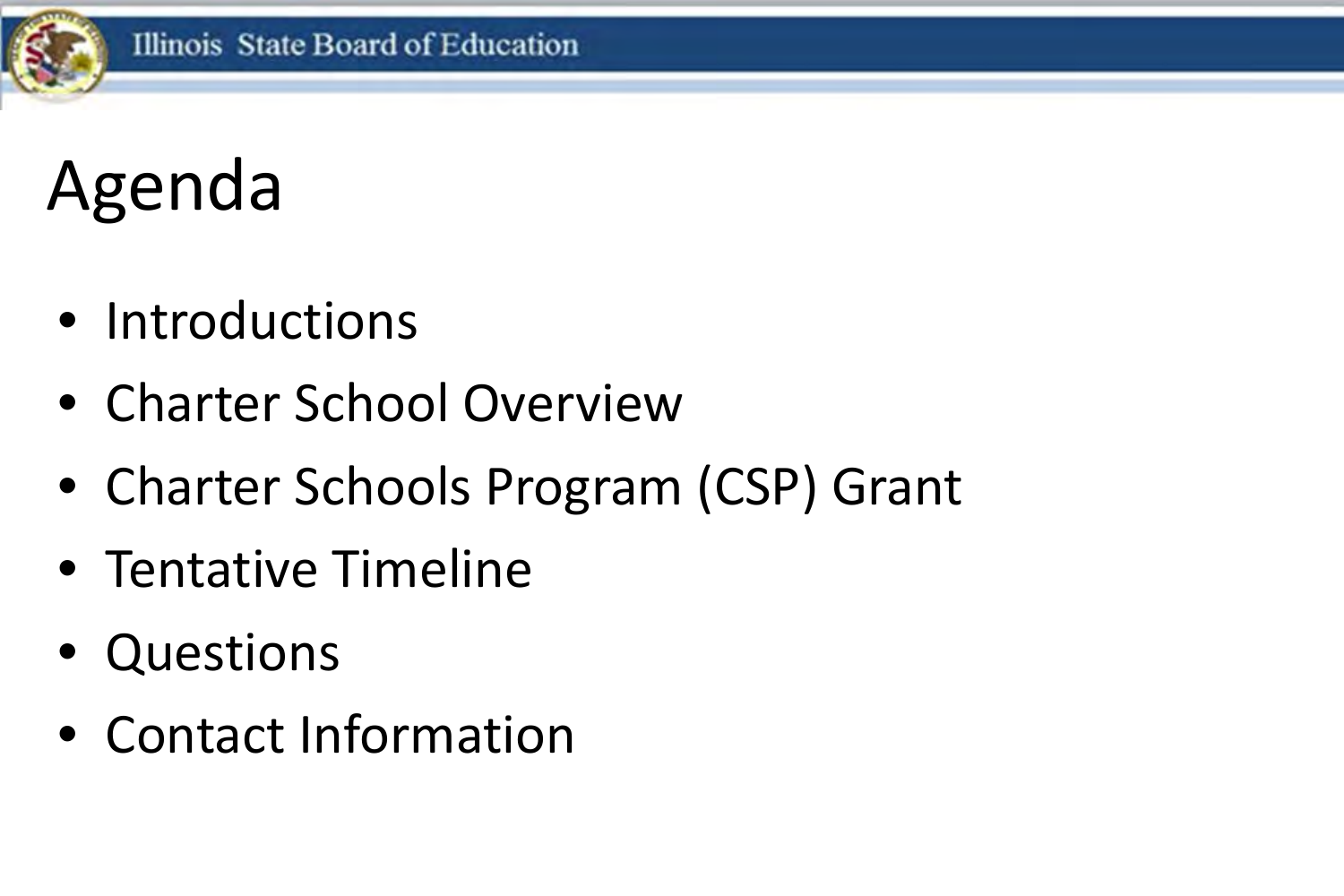

# Why Charter Schools?

"In authorizing charter schools, it is the intent of the General Assembly to create a legitimate avenue for parents, teachers, and community members to take responsible risks and create new, innovative and more flexible ways of educating children within the public school system."

Illinois Charter School Law Sec. 27A-2(c)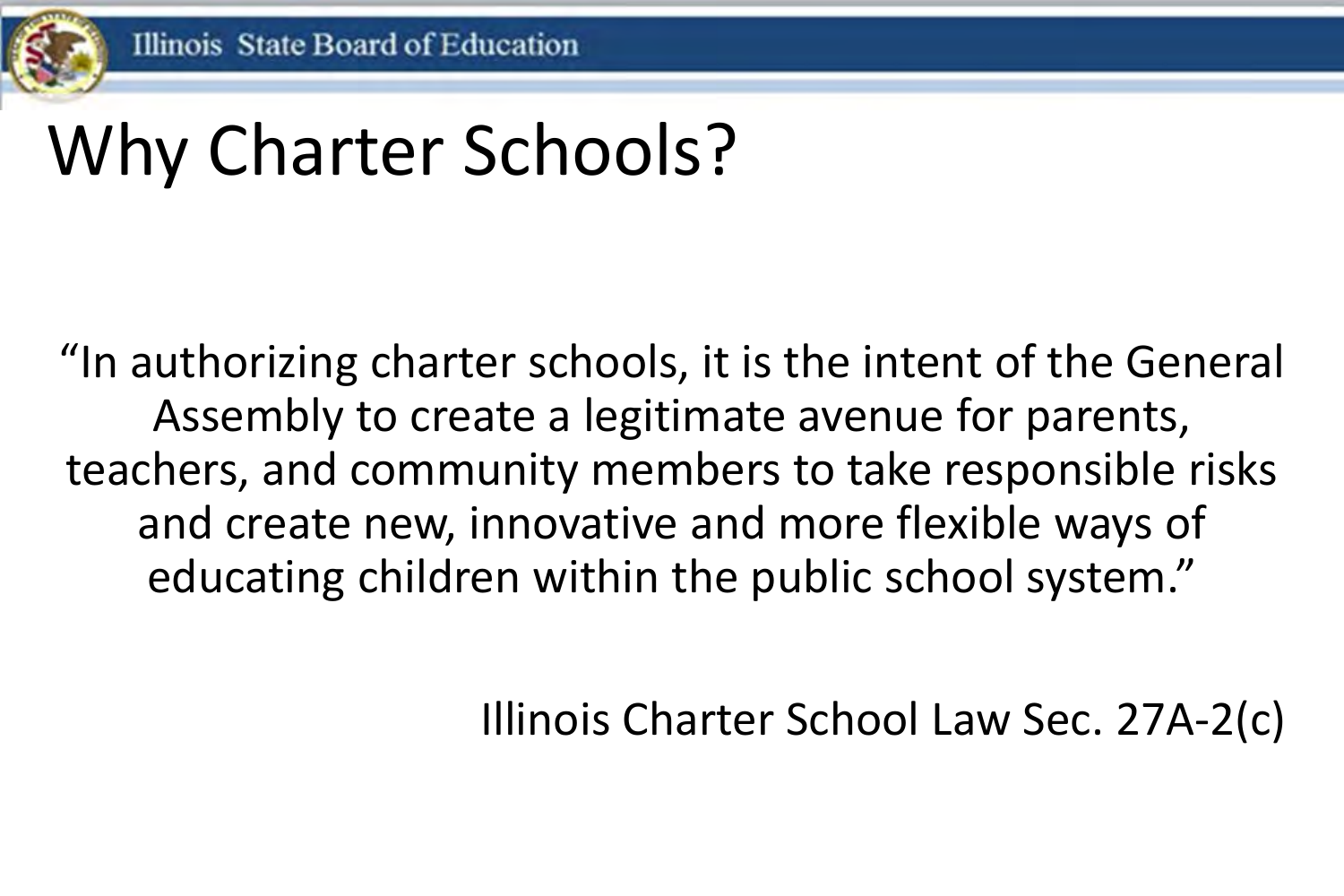

## What is a Charter School?

•Increase opportunities for learning

### **PUBLIC SCHOOL**

### **FREE**

### **OPEN ENROLLMENT**

#### **FLEXIBILITY**

- •Create choices for parents and students
- •Provide a system of accountability
- •Encourage innovative teaching practices
- •Create new professional opportunities for teachers
- •Encourage community and parent involvement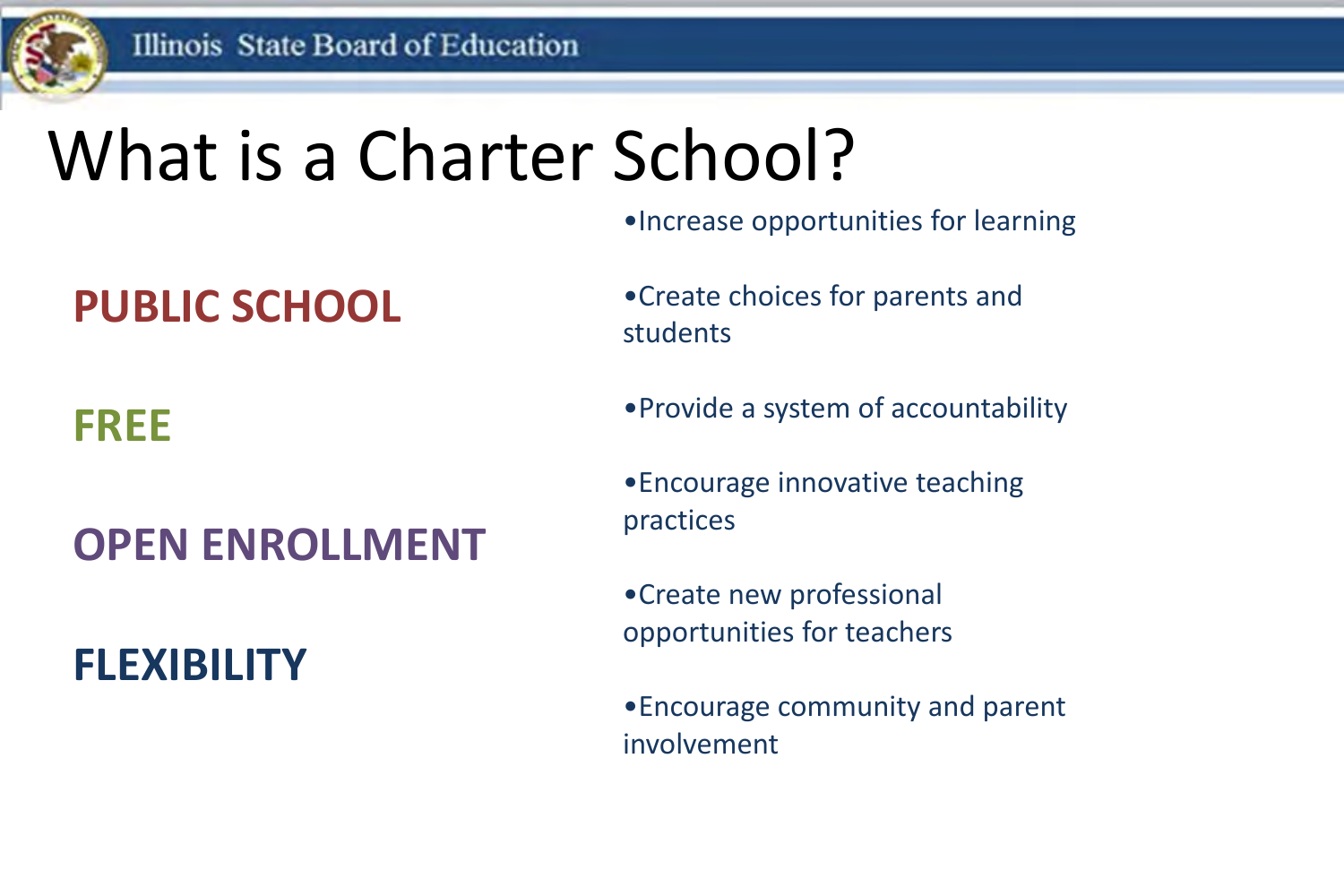Illinois State Board of Education

### How are Charter Schools Authorized?

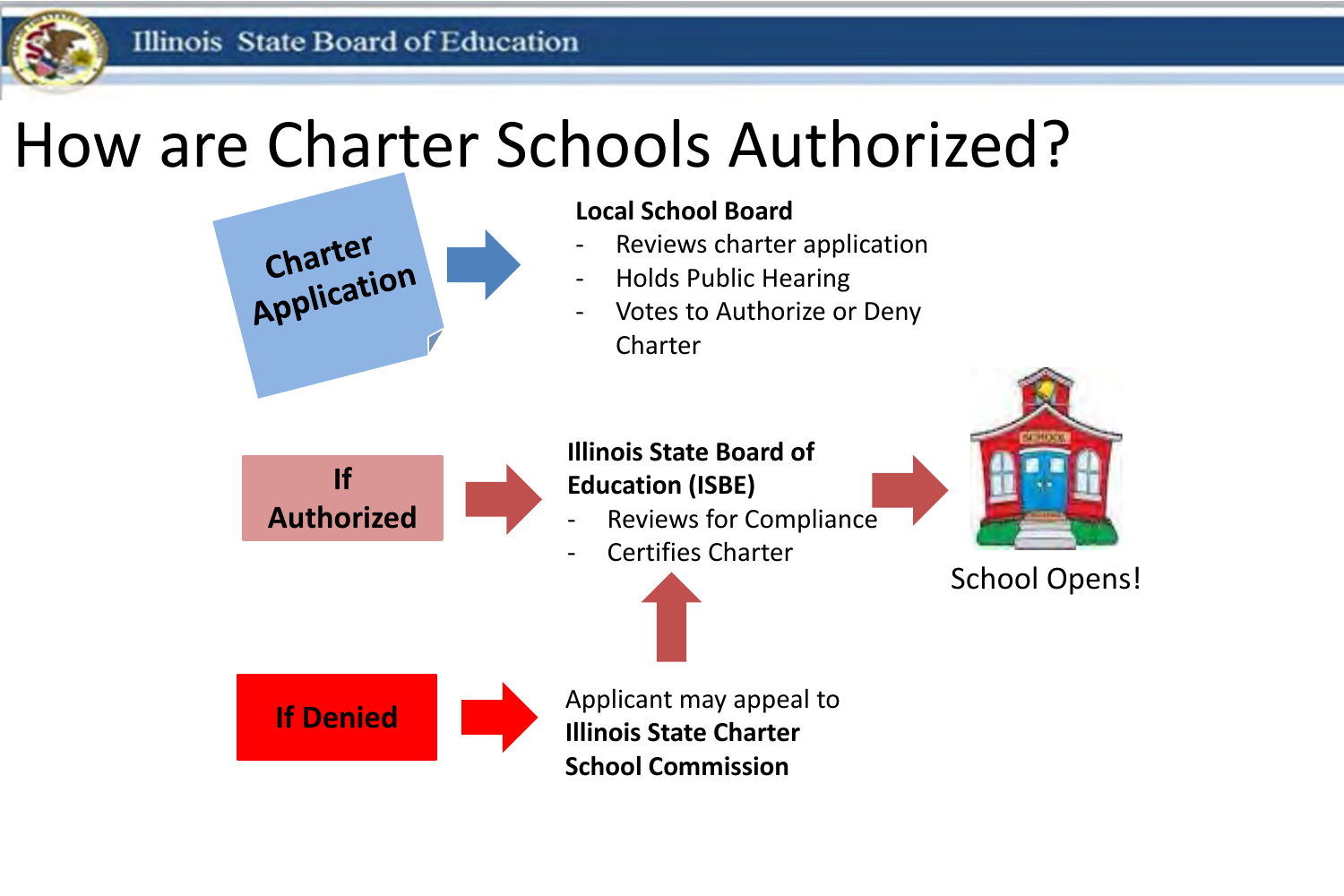

# Charter Schools Program (CSP) Grant

### \$42 Million Federal Grant

- o Administered by ISBE
- o Purpose is to expand the number of high quality charter schools in Illinois by 48 new schools over term of grant
- o Evaluate the effects of charter schools, including their effects on student academic achievement
- o ISBE running multiple competitive RFP's
- o Eligible upon submission of proposal to Authorizer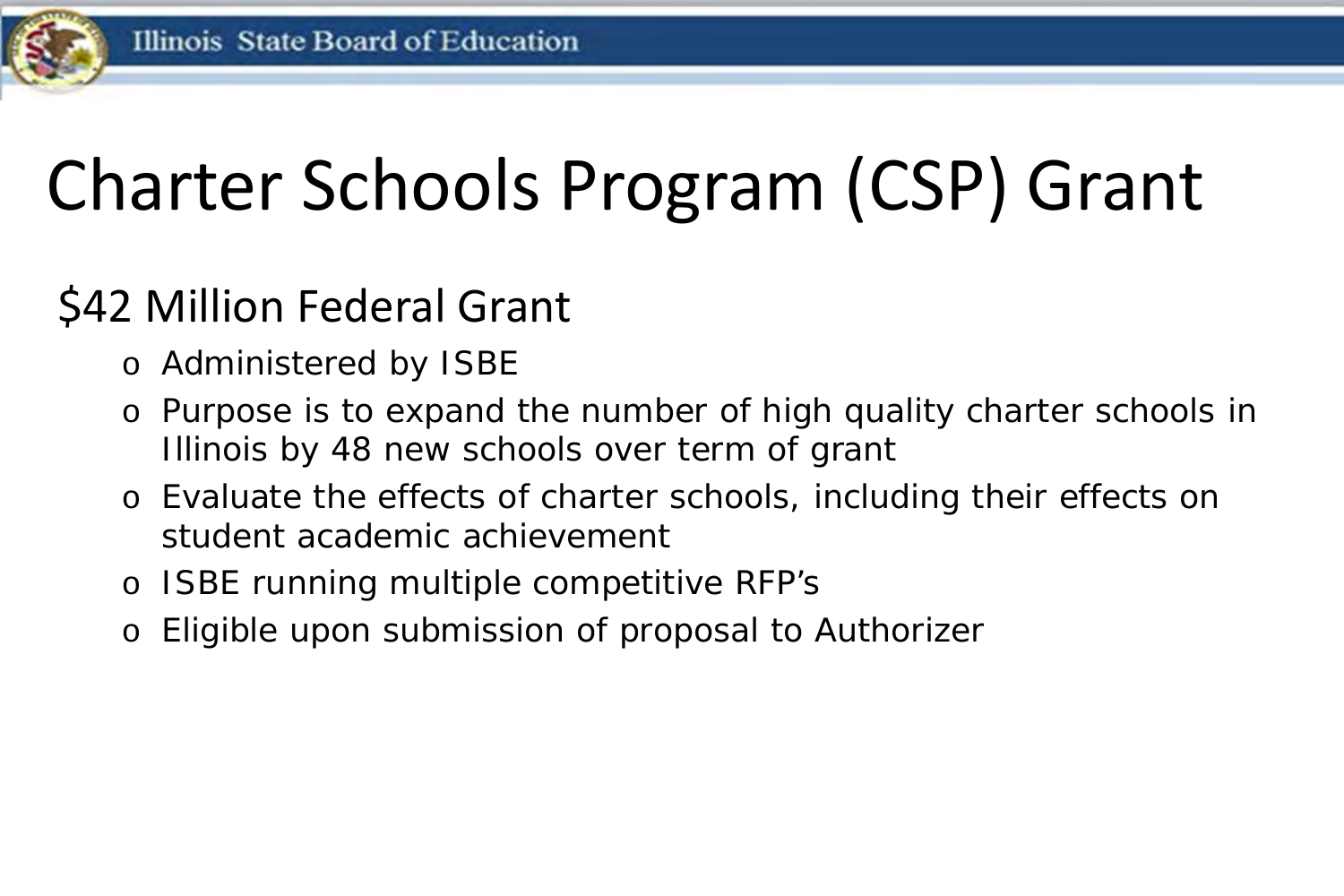# CSP Funding Categories

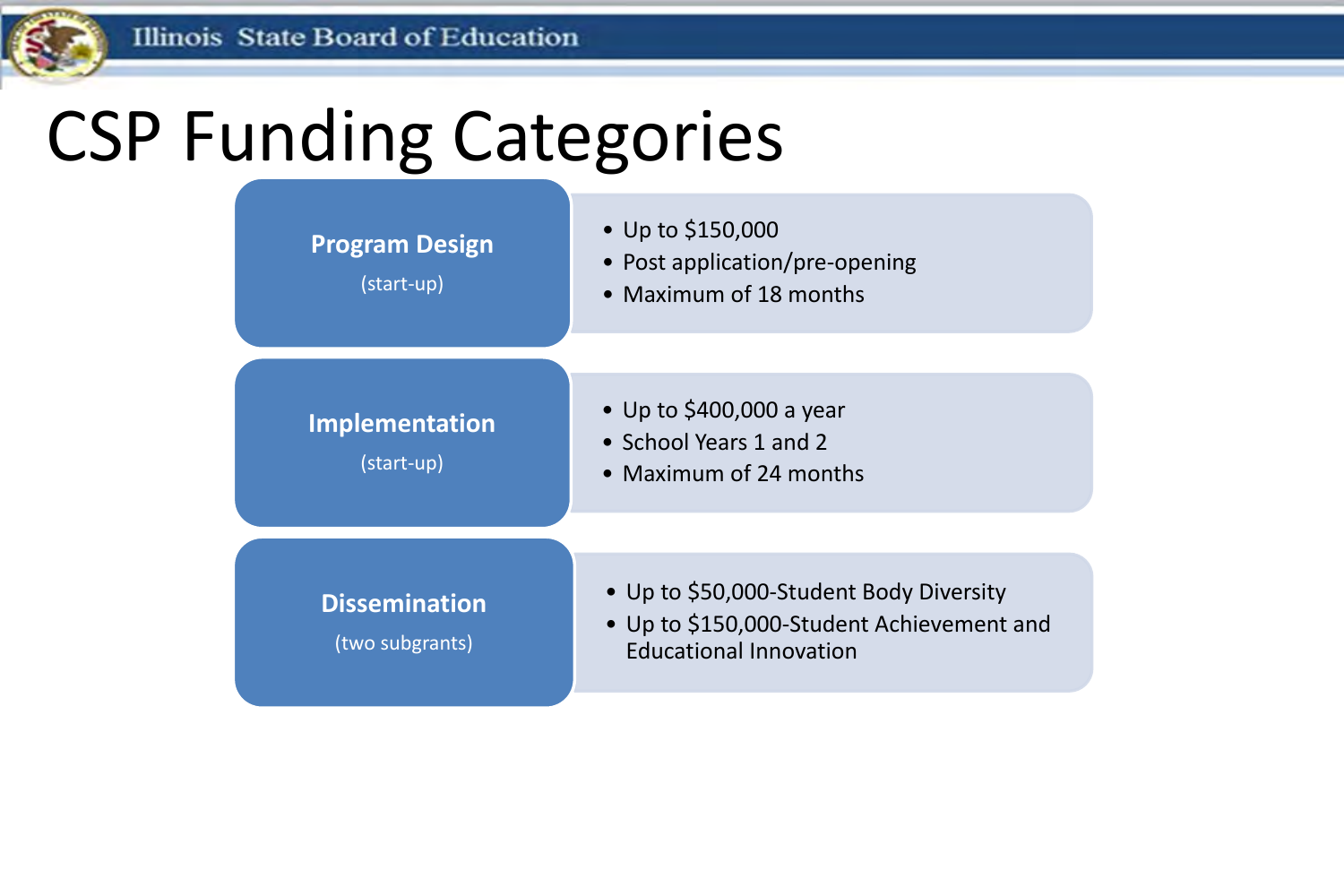## CSP Program Design and Implementation

#### **Program Design**

- Up to \$150,000
- Up to 12 grant awards
- Maximum of 18 months

#### ELIGIBLE EXPENSES

- 1) Refinement of educational results and methods for measuring progress
- 2) Development and refinement of curriculum
- 3) Professional Development for school staff

#### **Implementation**

- Up to \$400,000
- Up to 12 grant awards
- Maximum of 24 months

#### ELIGIBLE EXPENSES

Initial start-up expenses including:

- 1) Community outreach
- 2) Equipment and Educational materials and supplies
- 3) Curriculum materials

Other Considerations:

Program Design and Implementation **can not exceed** 36 months. Funding is disbursed on a **reimbursement** basis.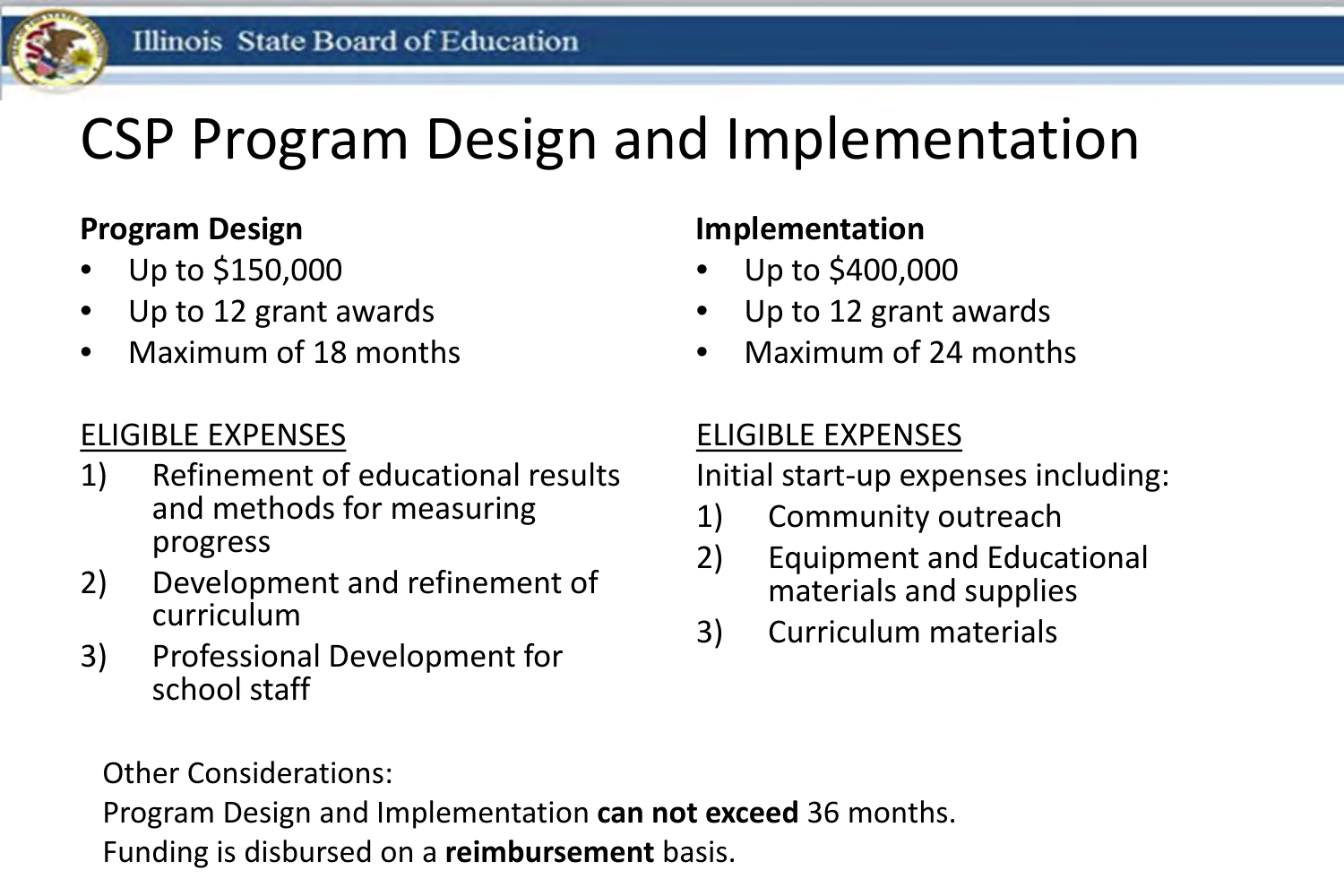## CSP Dissemination subgrants

Student Body Diversity

- Up to \$50,000
- One time award

Promotes best practices in achieving and serving a diverse student body.

Awards will be given to each charter school that have successfully achieved student body diversity with strong student outcomes.

Student Achievement and Educational Innovation

- Up to \$150,000
- One time award

Implementation of educational innovation or has attained high student achievement or narrowed achievement gaps between student subgroups.

Up to 10 grant awards between both subgrants. Charter Schools open for 3 full school years or more are eligible to apply.

Seeking successful charter schools to assist other schools in adapting the charter school's program ( or certain aspects)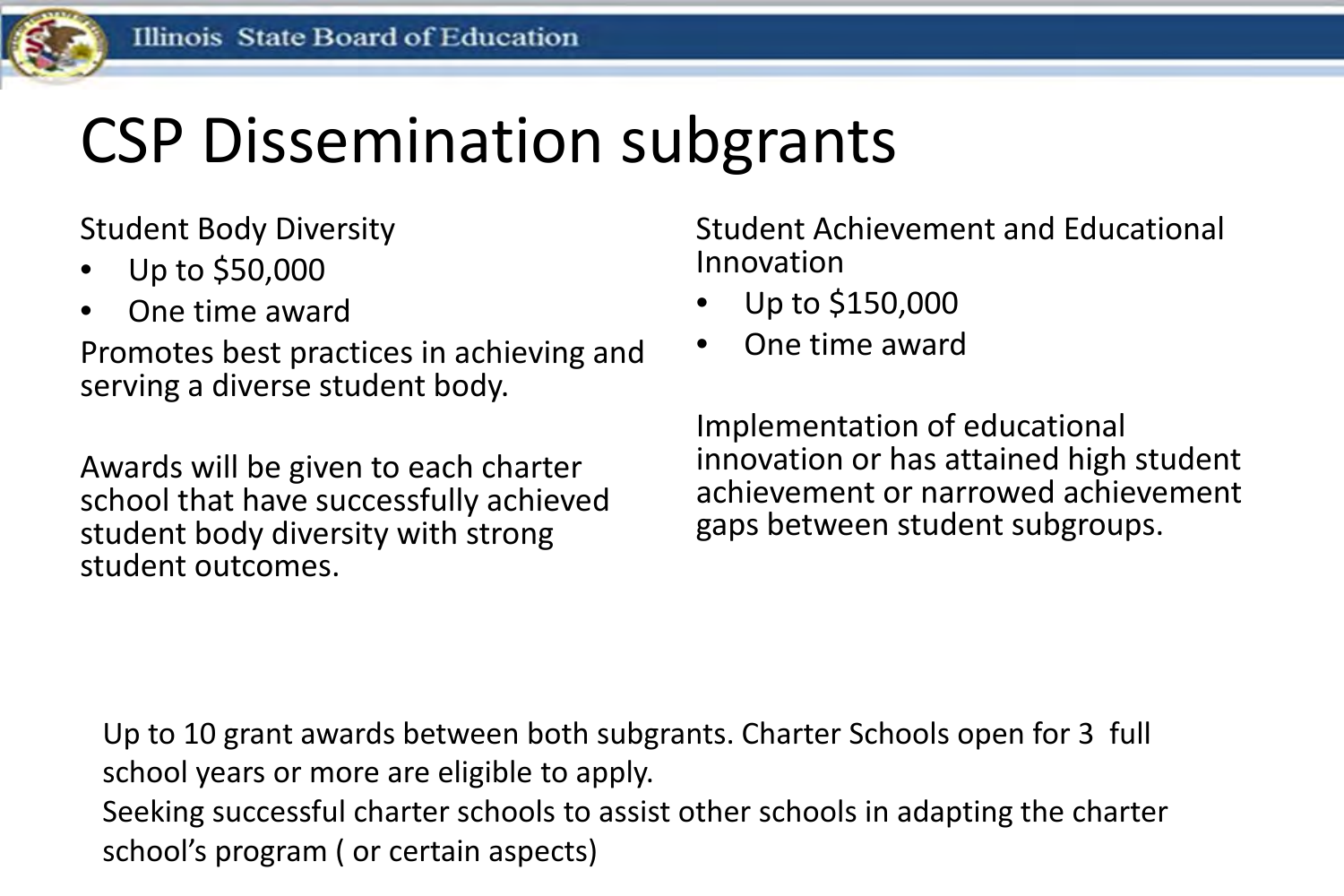## Who can Apply?

|                                | <b>Program Design</b> | Implementation | <b>Dissemination</b> |  |
|--------------------------------|-----------------------|----------------|----------------------|--|
| SY 2016-2017                   | Eligible              | Eligible       | N/A                  |  |
| SY 2015-2016                   | N/A                   | Eligible       | N/A                  |  |
| SY 2014-2015                   | N/A                   | Eligible       | N/A                  |  |
| SY 2013-2014                   | N/A                   | N/A            | Eligible             |  |
| SY 2012-2013                   | N/A                   | N/A            | Eligible             |  |
| SY 2011-2012<br>and prior SY's | N/A                   | N/A            | Eligible             |  |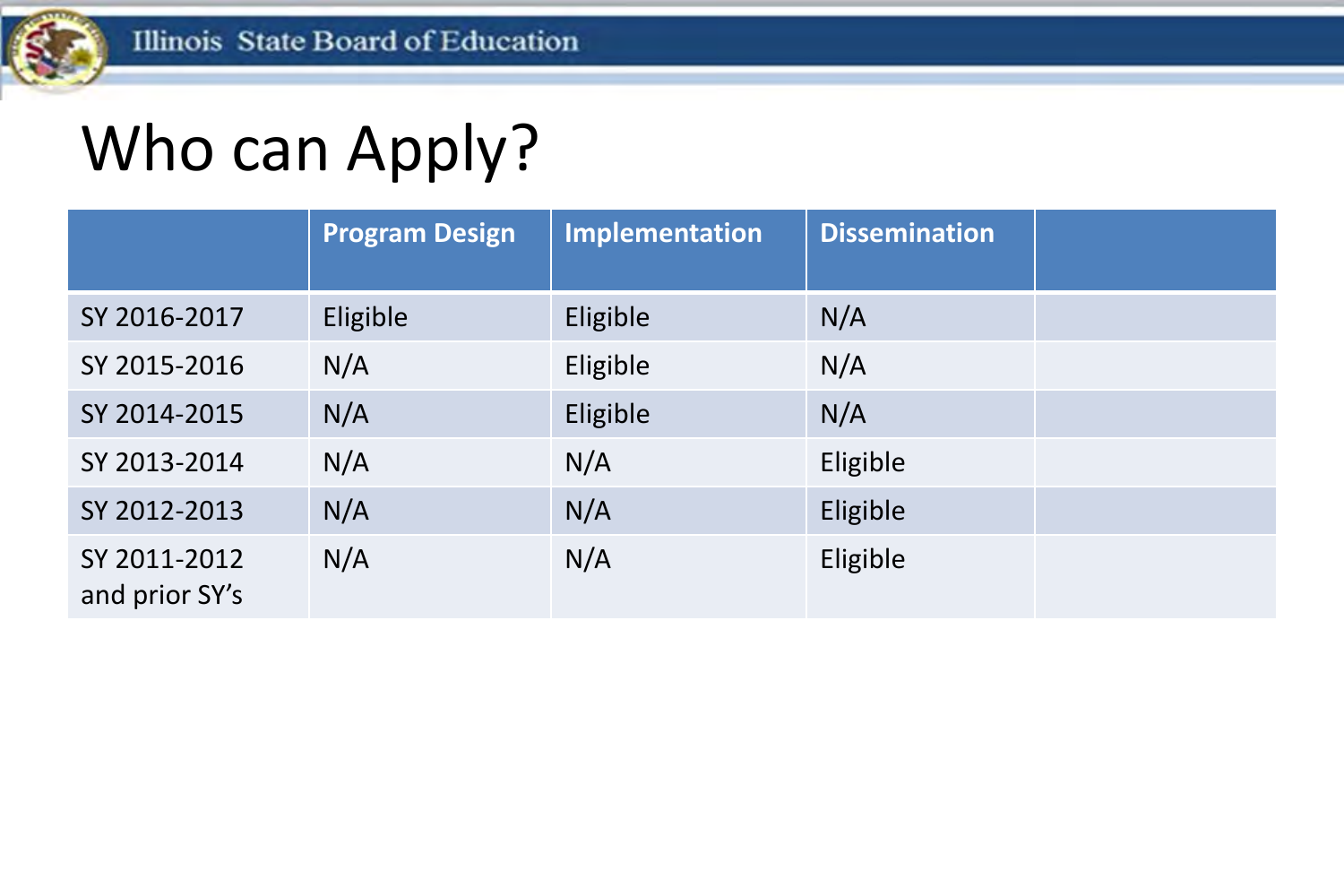

## CSP Grant Timeline

| <b>RFP Timelines</b>                                           | <b>Proposed Date (dates are subject to change)</b>                                                                         |  |
|----------------------------------------------------------------|----------------------------------------------------------------------------------------------------------------------------|--|
| Charter School Program - Quality School Options 101<br>Webinar | February 19, 2016 12 p.m.<br>Click here to view the PowerPoint presentation from the<br>February 19 <sup>th</sup> webinar. |  |
| Release Program Design and Implementation RFP-Round I          | <b>March 2016</b>                                                                                                          |  |
| Intent to Apply Due                                            | March 1, 2016<br>Click here to view the Intent to Apply application                                                        |  |
| Charter Schools Program – RFP Webinar                          | March 7, 2016                                                                                                              |  |
| Program Design and Implementation RFP responses Due            | <b>April 2016</b><br>(Applicants will have approximately 45 days to respond)                                               |  |
| <b>Release Dissemination RFP</b>                               | <b>April 2016</b>                                                                                                          |  |
| <b>Internal Review</b>                                         | <b>June 2016</b>                                                                                                           |  |
| <b>Notice of Awards</b>                                        | <b>July 2016</b>                                                                                                           |  |
| <b>Release RFP-Round II</b>                                    | November 2016                                                                                                              |  |